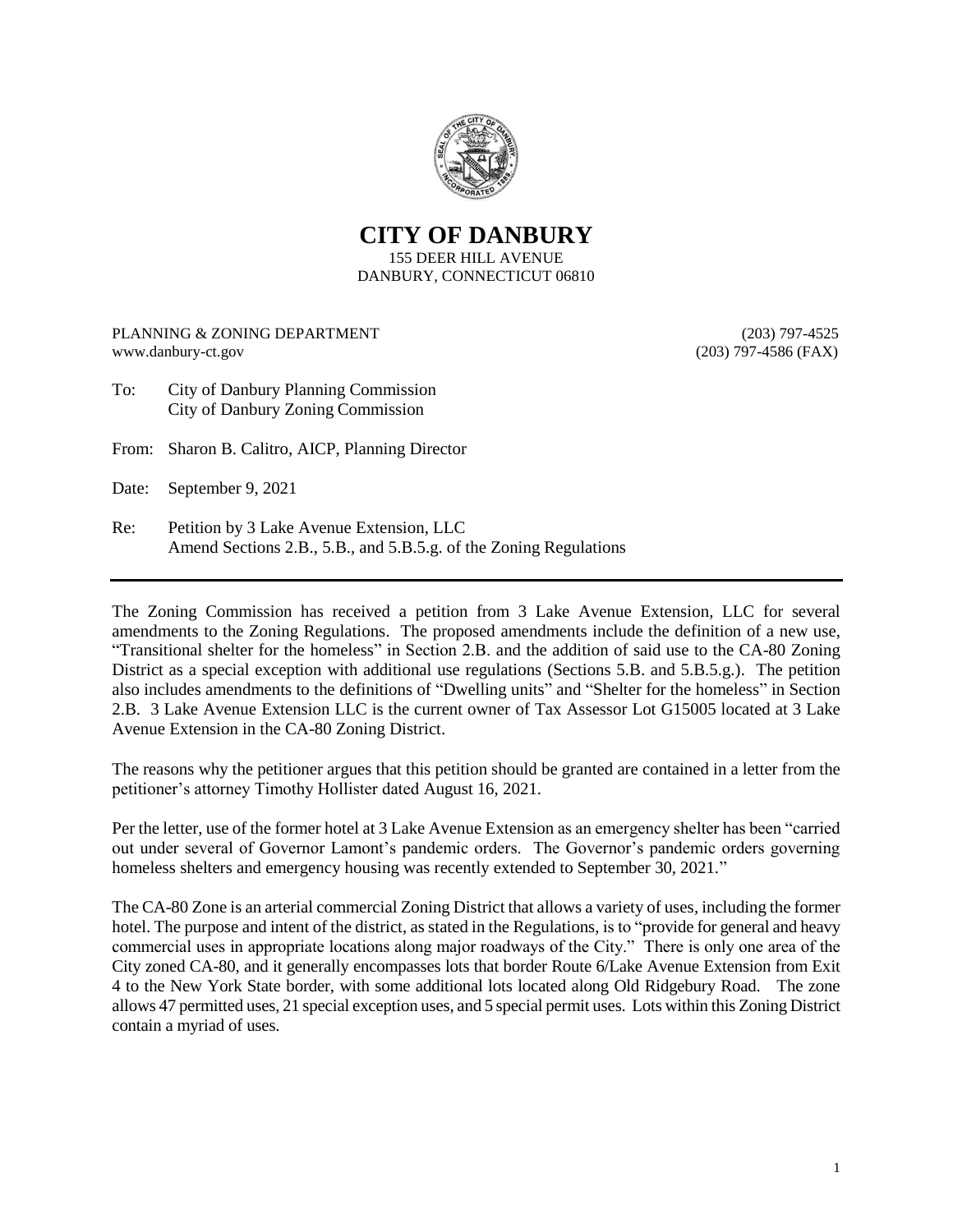## **Comments on the Application**

- 1. Amendment to definition of "Dwelling unit." The petition includes an amendment to this definition to add the new use to the list of uses not considered to be a dwelling unit. This is consistent with the existing exemptions which includes clubs, congregate housing, dormitories, fraternal organizations, fraternity or sorority houses, hotels or motels, nursing homes, rooming houses or boarding houses, shelters for the homeless, or similar uses. The amendment is appropriate as similar uses are also excluded.
- 2. Amendment to definition of "Shelter for the homeless." The petition includes an amendment to this definition that adds language to differentiate a dormitory or congregate style shelter facility from the new use which requires a combination of supportive units and emergency shelter rooms as well as other services. This amendment is appropriate. The Zoning Regulations contain other examples of definitions that are slightly differentiated, e.g., physical medical facility inpatient and physical medical facility outpatient.
- 3. Amendment to define a new use "Transitional shelter for the homeless." The petition proposes to add this new use to the Zoning Regulations in Section 2.B. The definition requires the facility to (1) be comprised of both supportive units and emergency shelter rooms; (2) be controlled and operated by either a non-profit housing organization under contract with the State Department of Housing ("DOH") or the City of Danbury; (3) be restricted as to the components within the units or rooms; (4) contain space wherein supportive services are provided to occupants; and (5) contain supportive units and emergency shelter rooms that qualify as affordable housing within the meaning of CGS Section 8-30g with specific income levels and occupancy restrictions noted.

Requiring a combination of units and rooms provides opportunity for occupants to transition from emergency shelter rooms to more independency in supportive units, but with the same ability to access supportive services. Requiring the facility to be under control or operated by DOH or the City helps ensure the facility is sanctioned by public agencies. Restricting what can be in the rooms ensures that neither the rooms nor the units become dwelling units, as cooking facilities requiring venting would be prohibited in the rooms. Mandating that supportive services be provided in the facility provides individuals experiencing homelessness with skills and support to enable the transition to more permanent housing, self-sufficiency, and independence. Income and occupancy restrictions ensure that the supportive units and emergency shelter rooms in the facility will add to the City's inventory of affordable housing units (as defined in the statute) for the purposes of the Affordable Housing Appeals List and any related moratorium application. The addition of affordable units, whether deed restricted or governmentally assisted, is a significant benefit to the City.

The detailed definition is appropriate and necessary for this use to ensure consistency in the Regulations.

- 4. Amendment to add the new use to the CA-80 Zone as a special exception use. This new use is proposed to be added as a special exception use. This will permit the Planning Commission to consider the use at a specific location which meets the additional use regulations as well as the additional requirements in Section 10.C.4. Remaining uses are renumbered consecutively, which is appropriate. The commissions may note that a shelter for the homeless use is currently only allowed as a special exception use in the CBD and RH-3 Zoning Districts.
- 5. Amendment to add specific use regulations for the new use in the CA-80 Zone. The petition includes 13 additional use regulations that include, among other restrictions, a requirement that the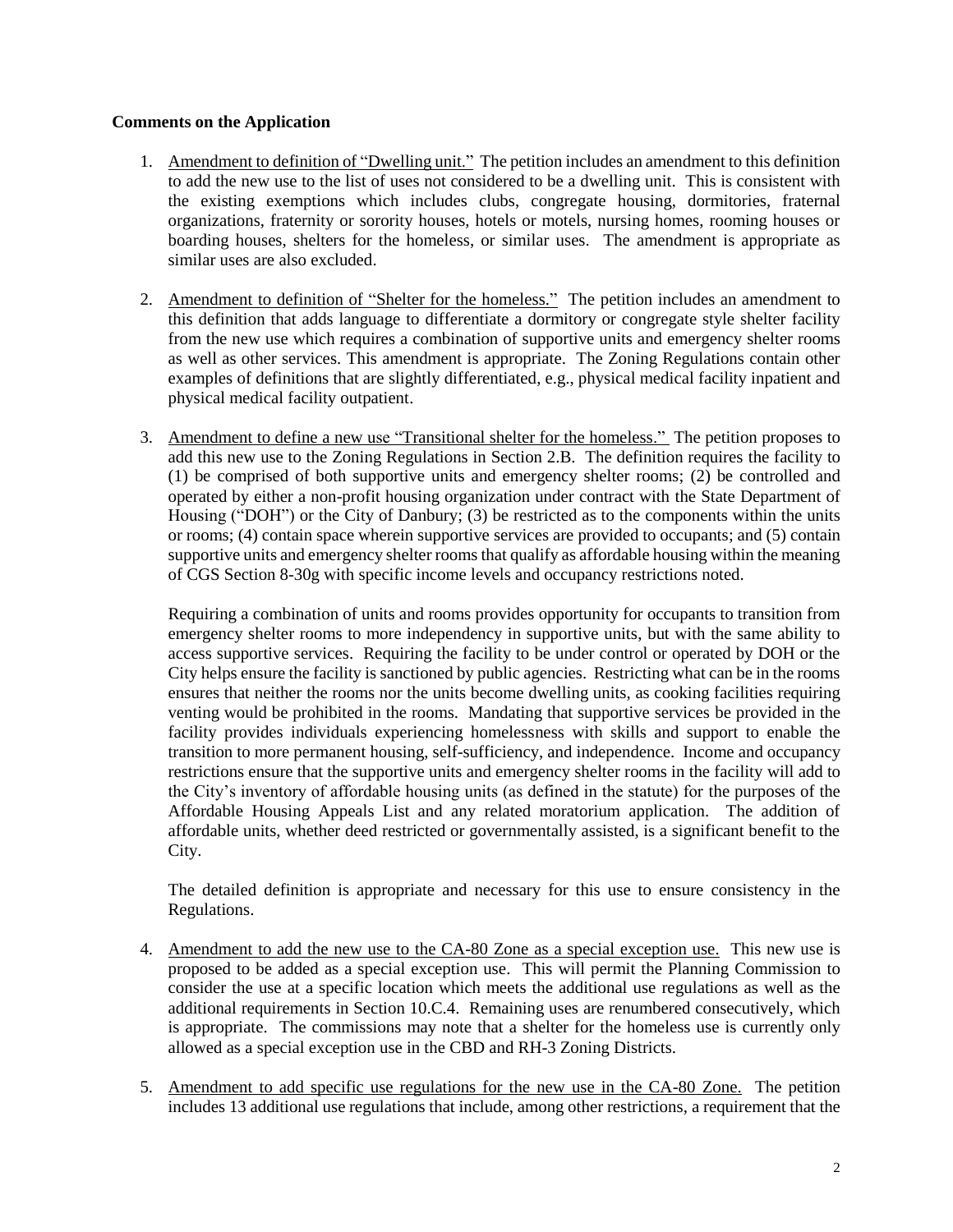site be located on an arterial street abutting a ramp of Interstate 84; a limit on the number of supportive units and emergency shelter rooms with a commensurate limit on the number of supportive units; occupancy limits for homeless individuals within the rooms and/or facility; identification of information and other plans that would be required for permits; a requirement for future certification; and, requirements for filing of occupancy restrictions to ensure the supportive units and emergency shelter rooms meet the definition of affordable housing within the meaning of CGS Section 8-30g.

Said additional use regulations, specifically the requirements regarding abutting an interstate ramp and on an arterial road, appear to limit the number of lots within the CA-80 Zone which could be occupied by a transitional shelter for the homeless to three (3). One site would be at 3 Lake Avenue Extension where there exists an 86-room former hotel (Tax Assessor Lot G15005). The second site would be on Old Ridgebury Road, on the lot currently occupied by Crown Plaza (Tax Assessor Lot C15008). Note however, that Crown Plaza is an existing hotel with more than 200 rooms, well in excel of the maximum number of rooms allowed under the new use restrictions. The third lot is Phase 3 within the PND owned by One Reserve LLC (Tax Assessor Lot C15021). CA-80 Zone uses would be allowed on this lot, see Section 4.H.2.b.(3)(b)(iv), although establishing this new use in Phase 3 would require an amendment to the Reserve Master Plan as well as additional findings. The commissions should also note that the State owns land adjacent to the Exit 2 ramps; however, municipal approval would not be required for the State's establishment of this use on its land. Staff defers legal commentary to the Office of the Corporation Counsel as to the petitioner's position on whether this constitutes spot zoning, the Fuller treatise on spot zoning, and analysis of associated case law.

## **Plan of Conservation and Development ("POCD")**

The Land Development Plan Map of the POCD designates some lots in the CA-80 Zone as limited commercial and some lots as general commercial. Limited commercial includes "retail sales and services with limited traffic generation (specifically excluding, among others, big box retail, fast food restaurants, convenience stores and drive-in facilities), offices, schools, and churches." General commercial includes "a wide range of retail sales and services, offices, medical facilities, entertainment, community facilities, wholesale distribution, assisting living and nursing homes." The uses are not intended to be inclusive of every use to be considered for each designation, but rather indicative of major land uses that may be supplemented by other complementary uses. It should be noted that while a homeless shelter is not specifically listed in the POCD under these commercial designations, nor is it listed in the POCD under the designations for the central business district or mixed residential/limited commercial designations where shelters are currently allowed in the Zoning Regulations by special exception (CBD and RH-3 Zoning Districts). Therefore, the commissions could reasonably conclude that shelters are similar to uses noted, as well as uses already allowed, as permitted or special exception, within the CA-80 Zone.

The Housing section of the POCD (page 35) provides that the City should undertake actions to expand the supply of affordable housing. The definition of a transitional shelter for the homeless requires that the supportive units and emergency shelter rooms meet the definition of affordable housing within the meaning of CGS Section 8-30g. Therefore, creating a new use with a defined affordability requirement is consistent with this recommendation.

The Housing section (page 36) also recommends supportive actions that will help meet the housing needs of special needs groups, including the homeless. Establishing a use that requires both supportive units and emergency shelter rooms as well as supportive services is an action that meets the needs of this special needs group. This model is also endorsed by the State. Therefore, the commissions may reasonably conclude that creation of the use is consistent with this section of the POCD.